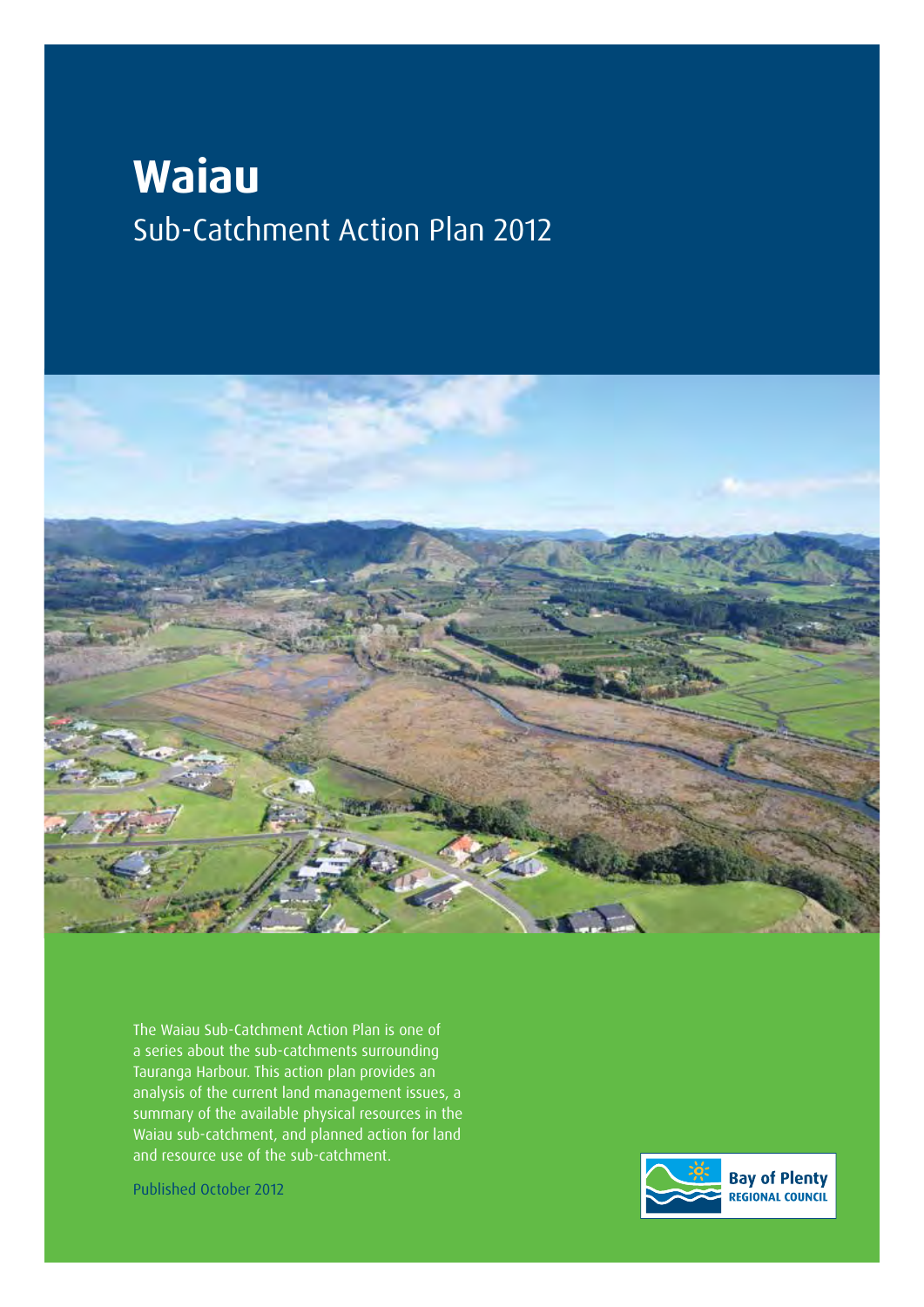### **Introduction**

The Waiau sub-catchment is located 7.5 km north of Katikati. The catchment is 5793 hectares in area and flows in an easterly direction to Tauranga Harbour. The sub-catchment is part of the Tauranga Ecological District.

The sub-catchment is 12 km wide and 11 km long and includes the area north of Mt Hikurangi to Waihi Beach. It includes 206 km of stream margins, 18 km of harbour margin and 12 km of open coast. The primary streams are the Waiau, Firewood, Okawe, Orokawa, Orokawaiti, Oukori, Te Puru, Waihi, Three Mile and Two Mile. All streams and tributaries in this sub-catchment are classified as aquatic ecosystem streams and are recognised as migratory pathways for indigenous fish species.

A large proportion of the sub-catchment land cover is pasture and exotic forest. A significant area of the subcatchments' land cover is indigenous forest land found primarily north of Waihi Beach and south of Mt Hikurangi.

Sub-catchment soils are derived from air-fall ash, and belong to the Waitekauri soil series, with Waitekauri Loam and Waitekauri hill soils being the main soil types in the hills. Soils on the flats are recent, having formed over former estuaries and swamp land, and consist of mainly silty loams from the Te Puna, Pahoia, and Wharere soil series. Being volcanic in nature, the soils are resilient and versatile; however, this also makes them vulnerable to erosion under poor vegetation cover. Along the open coast there is a narrow band of dune ridge and swale formations consisting of Papamoa loamy sand and man-made soils, and ohope sand.



*Source: BOPRC, ESRI, i-cubed, USGS, NASA, NOA*



*Source: BOPRC, ESRI, i-cubed, USGS, NASA, NOA*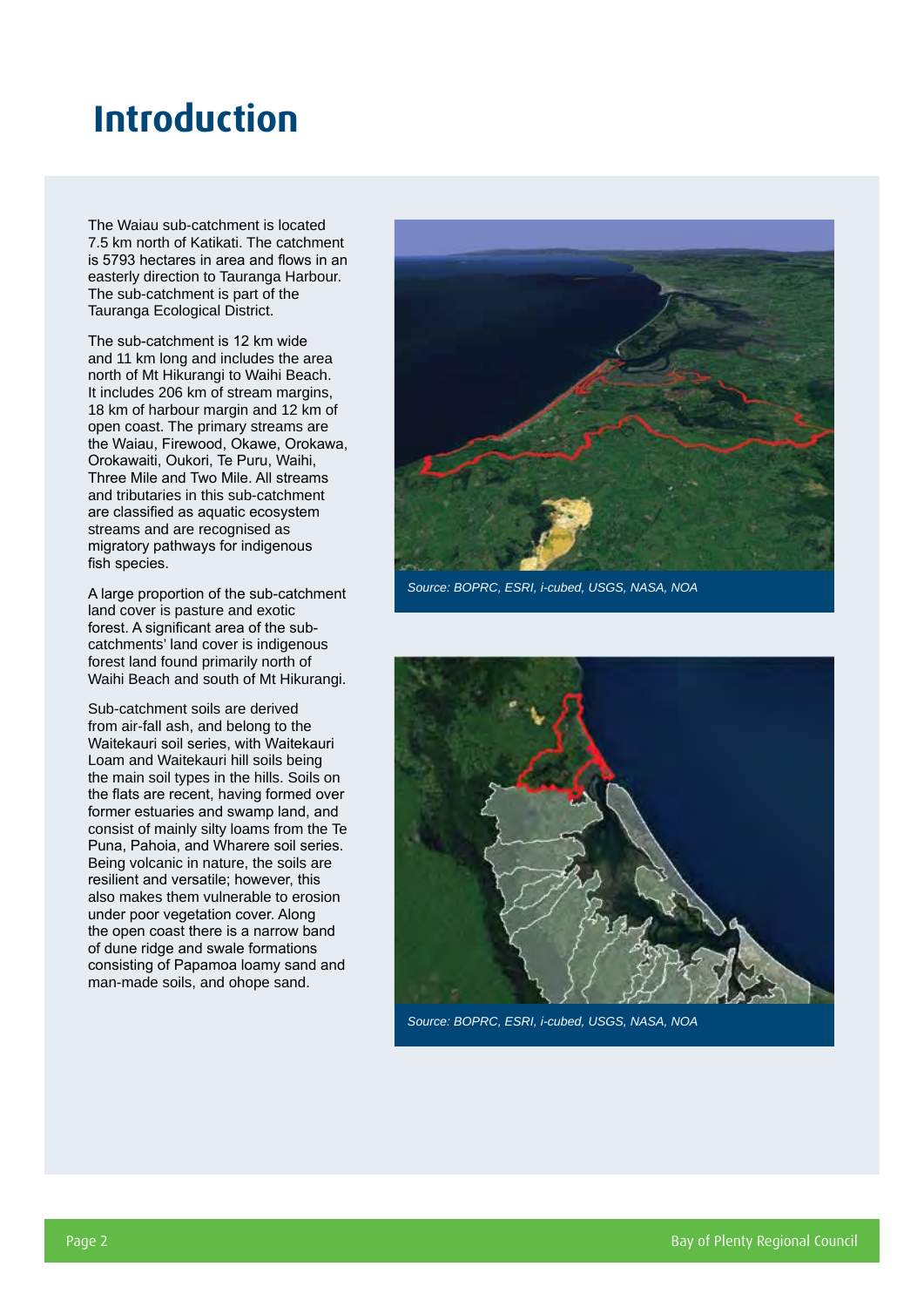### **Land management**

#### What is the problem?

Soil has been and continues to be lost from the catchment at moderate to high rates, especially where steep land is subject to grazing, or where earthworks and forestry are not carefully managed. Soil quality has not been monitored in the Waiau catchment, but results from other similar Bay of Plenty sites indicate generally healthy soils, with the exception of high levels of nitrogen on sheep, beef and deer farms, and excessively high levels on dairy farms (which have increased over 300 percent in the last ten years). While positive from a production perspective, high nitrogen levels represent a risk to water quality through leaching and eutrophication. Soils on kiwifruit orchards have healthy nitrogen levels but very high and increasing levels of phosphorus. While phosphates do not leach in the same way as nitrogen, they still represent a significant risk to water quality if washed into waterways by erosion.

Livestock access to a stream or wetland, or the area immediately around them, degrades water quality by increasing nutrients, faecal matter and sediment in the waterway. Stock access can increase stream bank erosion by stock treading and damaging soil structure, and by eating and degrading vegetation on the stream bank.

Water quality may also be degraded by excess nutrients in streams from fertilisers, farm runoff and urine patch leaching. Sediment can enter waterways from major construction sites (such as subdivision and roading) and forestry at harvest time. These and other pollutants are generally unintentional by-products of activities such as farming and construction.

Water quality monitoring by the Regional Council in 2011 shows the Waiau Stream met the requirements of the Ministry of Health guidelines for swimming but exceeded the median faecal coliform standard of 100 cfu/100ml for stock water supply.

#### What will we (Bay of Plenty Regional Council) do about it?

- Promote riparian margin fencing to exclude stock and protect water quality
- Promote and help landowners plant riparian margins, to act as filters and reduce pollutants entering streams through surface runoff
- Encourage stock stream crossings, such as bridges, to protect the water quality of streams
- Support retirement of steep erodible land
- Protect existing areas of indigenous biodiversity
- Protect existing wetland areas
- Work with landowners, other agencies and other sections of Regional Council to ensure consistent land and water quality management.

#### **Current riparian margin fencing protection:**



*Stock exclusion indicates those stream margins that are fenced off or land that is currently not available for stock grazing, for example, horticulture, forestry, and native bush.*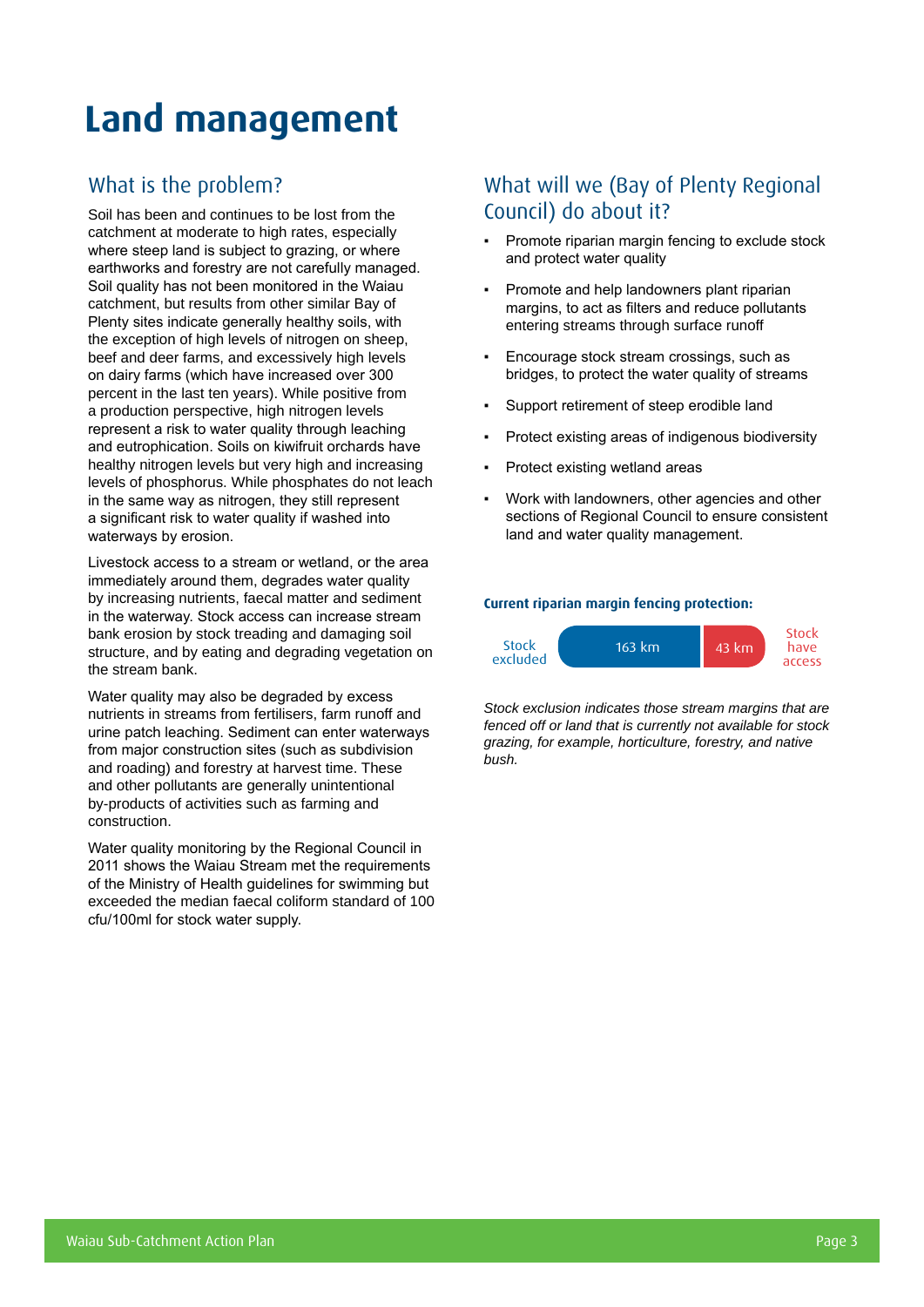### Land use capability classification in the Waiau sub-catchment

Sustainable land use and management is essential to ensure the Bay of Plenty region maintains clean waterways, productive soils, and indigenous biodiversity. How the land is used and managed can have a direct effect on its potential for long-term sustainability.

The majority of productive land in this sub-catchment is Land Use Capability (LUC) Class 6 - steep landscapes. Most of the high producing LUC Class 2, 3 and 4 lands are located in the lower catchment. Steeper LUC Class 7 land is primarily located in a band through the middle of the catchment.





| <b>LUC Class</b> | <b>LUC Units</b>          | <b>Percent</b> |
|------------------|---------------------------|----------------|
| 3                | 3e 1, 3w 1                | 13             |
| 4                | 4e 1, 4e 2, 4s 2          | 20             |
| 6                | 6e 1, 6e 16, 6 e 17, 6w 1 | 42             |
|                  | 7e 8                      | 17             |
| 8                | 8e 1, 8e 2                | 6              |

#### Erosion risk in the Waiau sub-catchment

A high proportion of Land Use Capability Classes 6 & 7 land in the Waiau sub-catchment is medium to high risk erosion-prone land due to pastoral land use. Forestry located on this class of land has a medium to high risk of erosion during the post-harvest phase.





| <b>Land Use</b>      | <b>Risk</b> | <b>Percent</b> |  |  |
|----------------------|-------------|----------------|--|--|
| <b>Pasture</b>       | Medium      | 19             |  |  |
| <b>Pasture</b>       | High        |                |  |  |
| <b>Exotic forest</b> | Medium      | 16             |  |  |
| <b>Exotic forest</b> | High        | 5              |  |  |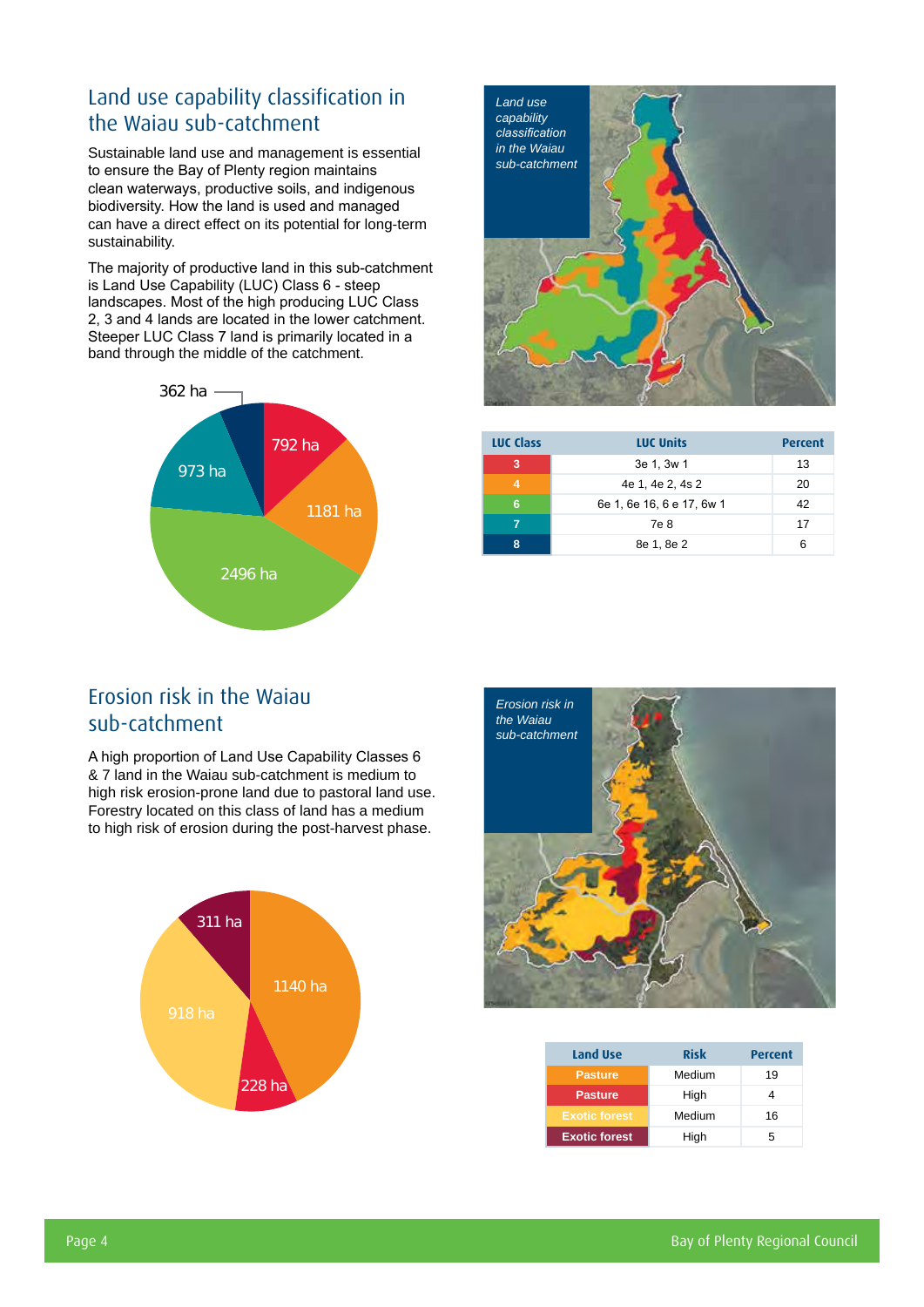### Land cover in the Waiau sub-catchment





### Existing protection status in the Waiau sub-catchment



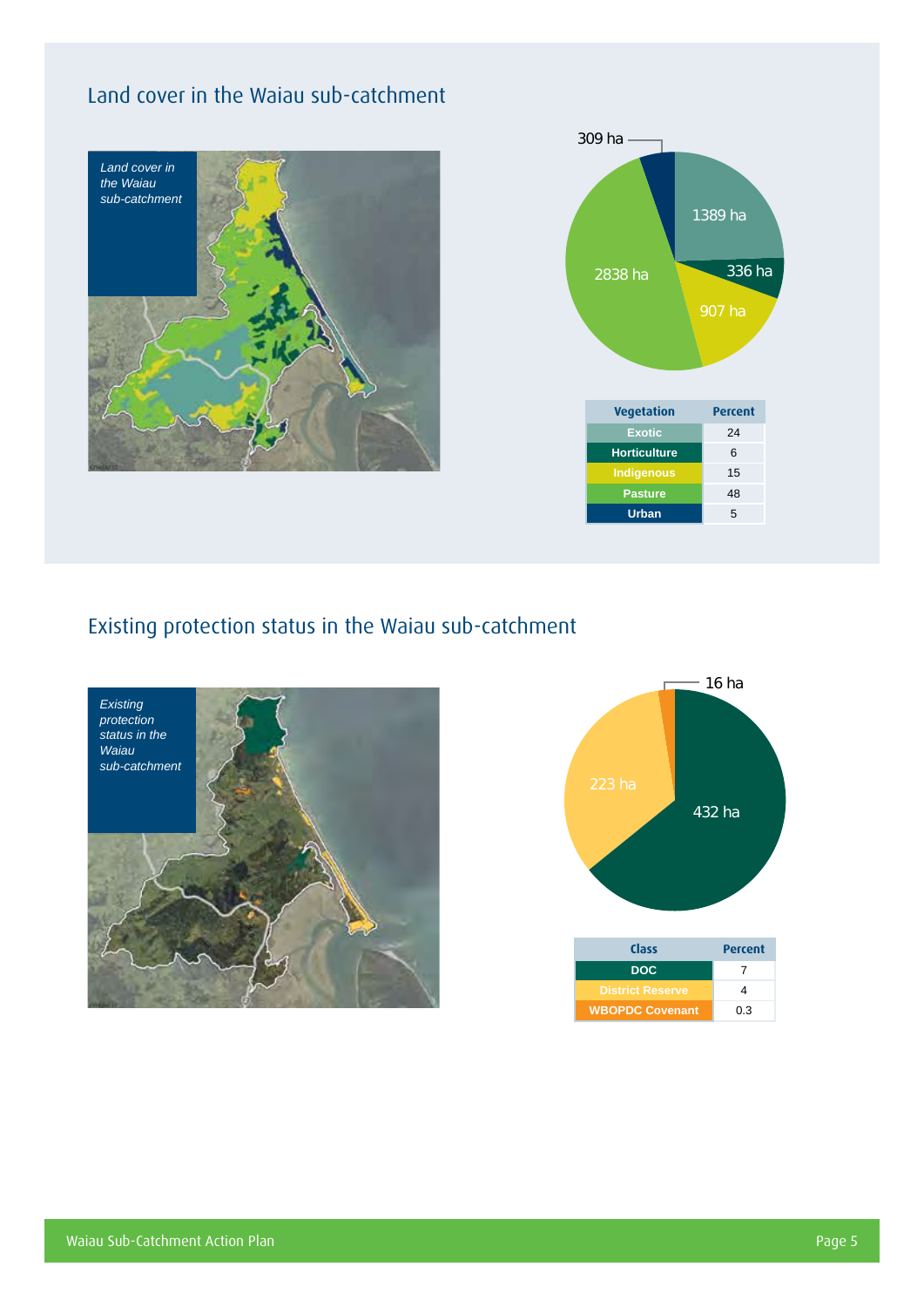### **Land management survey 2011**

#### Field work

In developing the Waiau Sub-Catchment Action Plan, Bay of Plenty Regional Council undertook field surveys of 27 properties between February and March 2012. The properties surveyed account for 48 percent of the catchment area. Priority was given to large properties that had waterways flowing through them or along their boundary.

Areas with formal protection were not surveyed as they already have action plans in place.

Field work included an assessment of land use, steam margins, erosion features and biodiversity features:

| Land use                        | Type and rationale<br>Land Use Capability classification based on<br>٠<br>physical resources present                                                                                                                              |
|---------------------------------|-----------------------------------------------------------------------------------------------------------------------------------------------------------------------------------------------------------------------------------|
| <b>Stream</b><br>margins        | Protection measures (if any) in place<br>٠<br>General condition and upkeep<br>٠<br>Estimation of length (both protected and<br>٠<br>unprotected)<br>GPS track of any stream channels not<br>٠<br>evident in the GIS database maps |
| <b>Erosion</b><br>features      | Estimation of size and trend direction<br>٠<br>Photographs and GPS points (either at<br>٠<br>feature or where the photo was taken)                                                                                                |
| <b>Biodiversity</b><br>features | Estimation of extent of land area covered<br>and the type of vegetation (e.g. native,<br>introduced species)                                                                                                                      |

### Land owner feedback

Bay of Plenty Regional Council, Department of Conservation and Landcare Trust held a public meeting with landowners on 20 June 2011. The purpose of the meeting was to gather the concerns, challenges and priorities of Waiau catchment landowners.

The attendee landowners provided their vision for the catchment.

- Clean waterways and harbours for our grandchildren.
- Clean stream, minimal flooding, clear water flow to the harbour.
- Mangroves out of the harbour.
- Clean streams.
- To maintain the quality, or improve it.
- That identified community values are achieved within an acceptable timeframe.
- A vision of these issues not being ongoing; therefore they should not be looked upon as a long-term issue, within say a 10 or 5 year plan. Action required now.
- A more responsible use of the sub-catchment. Not to have a NIMBY (Not In My Back Yard) attitude, but a responsible local/national pride on water quality and use.

### Iwi/hapū feedback

Ngāi Tauwhao ki Otawhiwhi has recently completed the creation of our Hapū Management Plan which outlines our aspirations and goals for the future health of the whānau and whenua. Many of the goals and desired outcomes align closely with those of Council. We whole heartedly support Council's efforts to improve water quality in the Waiau catchment and Tauranga Moana and look forward to working more collaboratively in the future.

Ngāti te Wai maintain very strong connections with our awa. We are currently undertaking a restoration project to protect part of the Tuapiro River that flows past our Marae. The Tuapiro River and estuary are heavily used for kaimoana gathering. We absolutely support any activities that encourage other landowners to remove stock access from rivers and improve water quality and kaimoana stocks.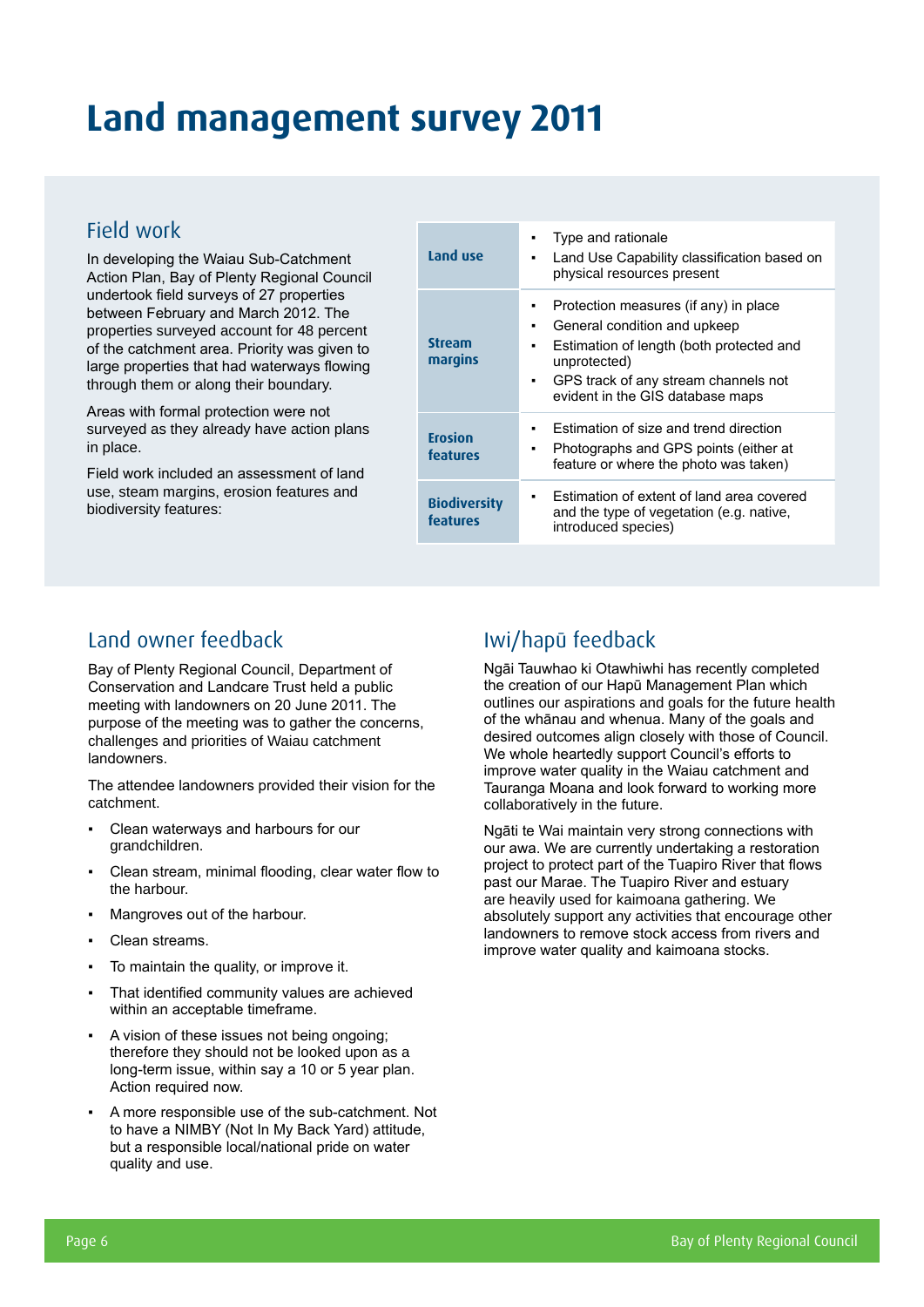### **Actions**

The three main land management issues common to the surveyed properties in the Waiau Sub-Catchment areas are set out in the table below. Proposed actions to maintain and improve riparian protection, erosion, unsuitable land use and biodiversity loss within the catchment area are listed along with who is involved to implement the action.

#### Land management issues and solutions

| <b>Actions</b>                                                                                                                                                                                                                                                                                                                                                                                                                                                                                                                                                                                                                                                                                                                                                 | <b>Milestones</b>                                                                                         | Who is involved?                                                                                                                                                                                                                                    |  |  |
|----------------------------------------------------------------------------------------------------------------------------------------------------------------------------------------------------------------------------------------------------------------------------------------------------------------------------------------------------------------------------------------------------------------------------------------------------------------------------------------------------------------------------------------------------------------------------------------------------------------------------------------------------------------------------------------------------------------------------------------------------------------|-----------------------------------------------------------------------------------------------------------|-----------------------------------------------------------------------------------------------------------------------------------------------------------------------------------------------------------------------------------------------------|--|--|
| <b>Improving riparian protection</b><br>Work with landowners to apply sustainable land use methods and practices<br>to maintain and/or repair streambanks and to improve water quality.<br>Completely remove stock access to streams, fence remaining 43km and<br>instigate planting of riparian margins to eliminate the effects of livestock,<br>polluted water runoff and erosion.<br>Instigate necessary remedial works to stream margins such as bank<br>$\blacksquare$<br>re-contouring, riparian planting and engineering works using relevant<br>legislation relating to riparian management.<br>Tailor site specific solutions.                                                                                                                       | Average 2.3 km<br>of new riparian<br>fencing per<br>year.                                                 | Bay of Plenty<br>$\bullet$<br>Regional Council<br>Landowners<br>$\blacksquare$<br>Western Bay of<br><b>Plenty District</b><br>Council                                                                                                               |  |  |
| <b>Improve erosion control and appropriate land use practices</b><br>Apply property level management plans to LUC class 6 & 7 pastoral and<br>$\blacksquare$<br>forestry land that has been identified as eroding or at risk of eroding.<br>Promote the need for land use change on LUC class 7 land pastoral land -<br>$\blacksquare$<br>advocate land retirement, forestry and suitable stock regimes.<br>Work with landowners to apply soil and water conservation methods and<br>$\blacksquare$<br>good land management practice to maintain and/or repair landscapes.<br>Increase the awareness of cattle and deer at high stocking rates on<br>$\blacksquare$<br>steeper slopes.<br>Ensure that land owners apply appropriate land management practices. | 35 properties<br>with 'at risk'<br>land have<br>management<br>plans by 2022.                              | Bay of Plenty<br>$\blacksquare$<br>Regional Council<br>Landowners<br>$\blacksquare$<br>Western Bay of<br>$\blacksquare$<br><b>Plenty District</b><br>Council<br>Department of<br>$\blacksquare$<br>Conservation                                     |  |  |
| <b>Improve biodiversity protection and enhancement</b><br>Advocate further covenanted areas within the subcatchment.<br>Continue tree planting on private land in native or non-invasive exotic<br>$\blacksquare$<br>species.<br>Liaise with Waikato Regional Council and Department of Conservation<br>$\blacksquare$<br>on coordinating management of the Kaimai Mamaku Range and its<br>catchments as part of the Kaimai Catchments Project.<br>Work with landowners and community groups to protect identified<br>$\blacksquare$<br>biodiversity areas in the sub-catchment by establishing native plant<br>populations and controlling nuisance populations of pest plants and<br>animals.                                                                | By 2022 an<br>additional<br>10 sites are<br>managed for<br>biodiversity<br>protection and<br>enhancement. | Bay of Plenty<br>$\blacksquare$<br>Regional Council<br>Land owners<br>$\blacksquare$<br>Western Bay of<br>$\blacksquare$<br><b>Plenty District</b><br>Council<br>Department of<br>$\blacksquare$<br>Conservation<br><b>Community Care</b><br>Groups |  |  |